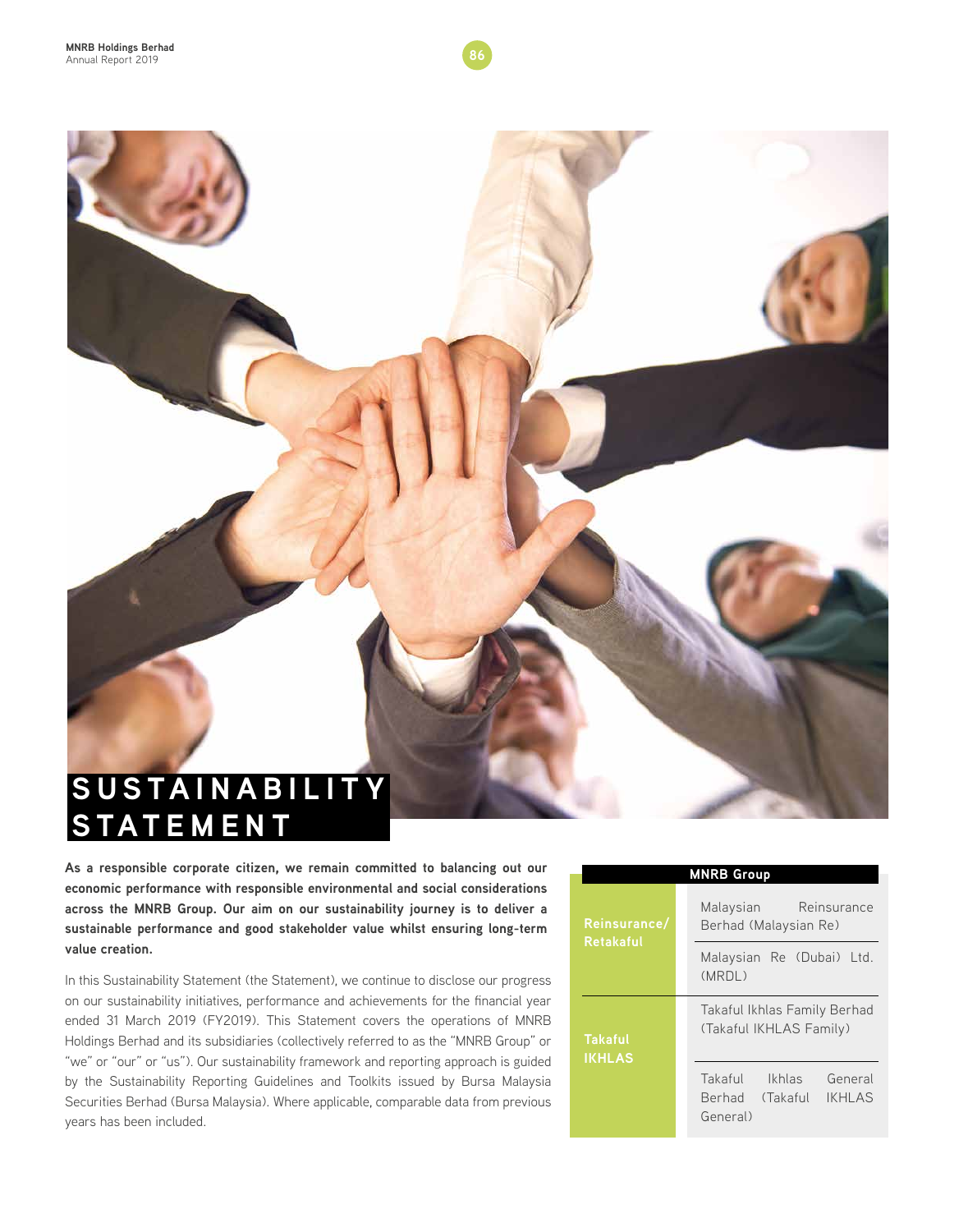#### **Continuing Our Sustainability Journey**

#### **Our Value Creation Story – Value for Business & Stakeholders**

We believe that the success of our business depends on our ability to identify and address economic, environmental and social (EES) issues, which represent the risks and opportunities relevant to our business. Diagram 1 illustrates how we capitalise on various business inputs to create value for our business and stakeholders. These reference points are found throughout the Statement and form the key components of our value creation story as we report on the initiatives that we are undertaking to manage sustainability matters.



*Describes our Vision and Core Values as underlying principles in our aspiration to become a high-performing organisation. Refer to page 88 of the Annual Report* 

*Describes our sustainability governance structure and functions in relation to sustainability management. Refer to page 89 of the Annual Report* 

*Describes our process to identify and prioritise sustainability matters material to the business and stakeholders. Refer to pages 90 to 91 of the Annual Report* 

### **Stakeholders**

*Describes our sustainability initiatives and performance across three themes. Refer to pages 92 to 106 of the Annual Report*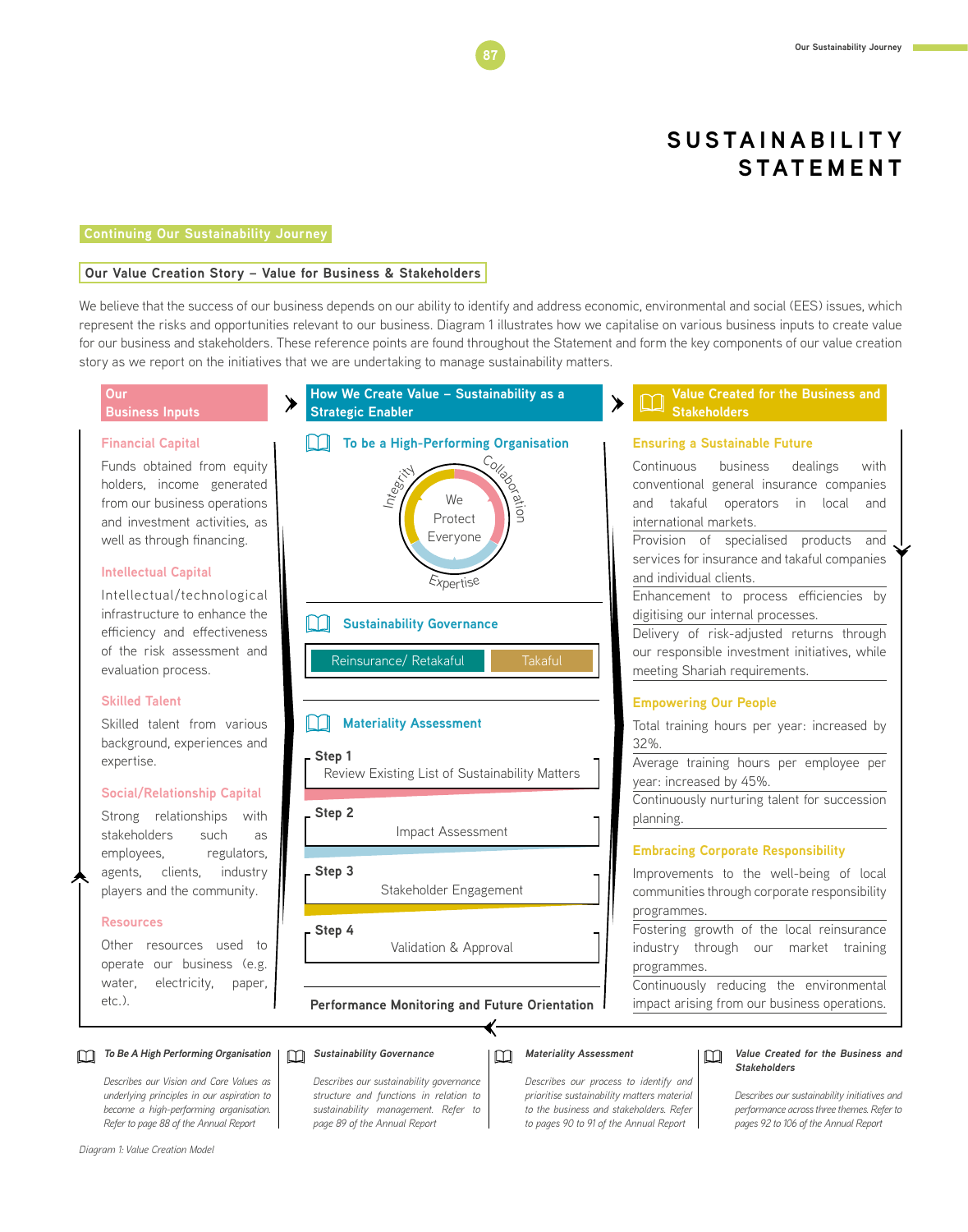#### **Becoming a High Performing Organisation – From Vision to Action**

We take pride in being able to provide our clients with protection solutions (namely our reinsurance, takaful and retakaful solutions) that suit their needs, especially during unforeseen circumstances. In light of the evolving regulatory landscape, fluctuating economic conditions and the rise of technological advancements, it is crucial that the MNRB Group remains resilient and agile to ensure the long-term viability of our business.

With this in mind, we recently introduced a High-Performance Culture (HPC) programme

which we leverage on to deliver our aspiration of becoming a high-performing organisation. The initiation of the HPC programme began with sentiment checks through surveys and interviews. This enabled us to assess the baseline perceptions across our operations, leading to the enhancement of our Vision and Core Values. Following this, a series of culture awareness cascading workshops were conducted for all our employees across the MNRB Group.

Through our Vision, "We Protect Everyone", we underpin our commitment to ensure the stakeholders are protected through our array of solutions. Strengthened by our Core Values, we have translated our Vision into tangible sustainability initiatives across four Cultural Pillars, and some initiatives have reaped early results. Diagram 2 below illustrates the intrinsic connection between the Cultural Pillars, which is derived from our Vision and Core Values, and our sustainability initiatives. We believe that the HPC initiative will continue to serve as the underlying force to drive business growth for the MNRB Group while creating value for our stakeholders and society at large.

| Vision                               | ▶ | We Protect Everyone                                                                                                                                                                                                                                                  |                                                                                                                                                                                                                                                 |                                                                                                                                                                                                                                                                                             |                                                                                                                                          |  |  |
|--------------------------------------|---|----------------------------------------------------------------------------------------------------------------------------------------------------------------------------------------------------------------------------------------------------------------------|-------------------------------------------------------------------------------------------------------------------------------------------------------------------------------------------------------------------------------------------------|---------------------------------------------------------------------------------------------------------------------------------------------------------------------------------------------------------------------------------------------------------------------------------------------|------------------------------------------------------------------------------------------------------------------------------------------|--|--|
| Core Values                          | ► | Integrity. Collaboration. Expertise.                                                                                                                                                                                                                                 |                                                                                                                                                                                                                                                 |                                                                                                                                                                                                                                                                                             |                                                                                                                                          |  |  |
| Cultural                             |   | <b>People</b>                                                                                                                                                                                                                                                        | <b>Process</b>                                                                                                                                                                                                                                  | <b>Platform</b>                                                                                                                                                                                                                                                                             | <b>Communication</b>                                                                                                                     |  |  |
| Pillars<br>Our Focus<br>Areas        |   | create an inclusive<br>We .<br>environment where every<br>employee feels valued and<br>empowered to deliver better<br>value to our stakeholders<br>(e.g. through development<br>of responsible product and<br>service offerings and giving<br>back to the community) | We<br>constantly<br>seek<br>opportunities to enhance<br>standardise<br>internal<br>and<br>processes as we continue<br>to explore new areas for<br>strategic profitable growth                                                                   | We leverage on our expertise<br>technologies<br>and<br>new<br>(e.g. tools and systems) to<br>lead in differentiation and<br>customisation of protection<br>solutions for our clients,<br>including enhancing the way<br>we work and protecting our<br>data against cybersecurity<br>threats | focus on improving<br>We<br>communication across the<br>MNRB Group to effectively<br>align all employees towards<br>achieving our Vision |  |  |
| Our<br>Sustainability<br>Initiatives |   | Talent Development<br>Attractive and Inclusive<br>Workplace<br><b>Client Satisfaction</b><br>Community Development<br>Responsible Products and<br><b>Services</b>                                                                                                    | <b>Client Satisfaction</b><br>Strategic Partnership and<br><b>Business Expansion</b><br>Responsible Products and<br><b>Services</b><br>Responsible Investment<br><b>Business Ethics and</b><br>Corporate Governance<br>Environmental Management | <b>Client Satisfaction</b><br>Responsible Products and<br><b>Services</b><br>Technological Innovation<br>Data Privacy and Security                                                                                                                                                          | Attractive and Inclusive<br>Workplace<br><b>Business Ethics and</b><br>Corporate Governance                                              |  |  |
| Foundation                           |   |                                                                                                                                                                                                                                                                      |                                                                                                                                                                                                                                                 | <b>Committed Leaders and Work Streams</b>                                                                                                                                                                                                                                                   |                                                                                                                                          |  |  |

*Diagram 2: Intrinsic Connection between HPC and Sustainability*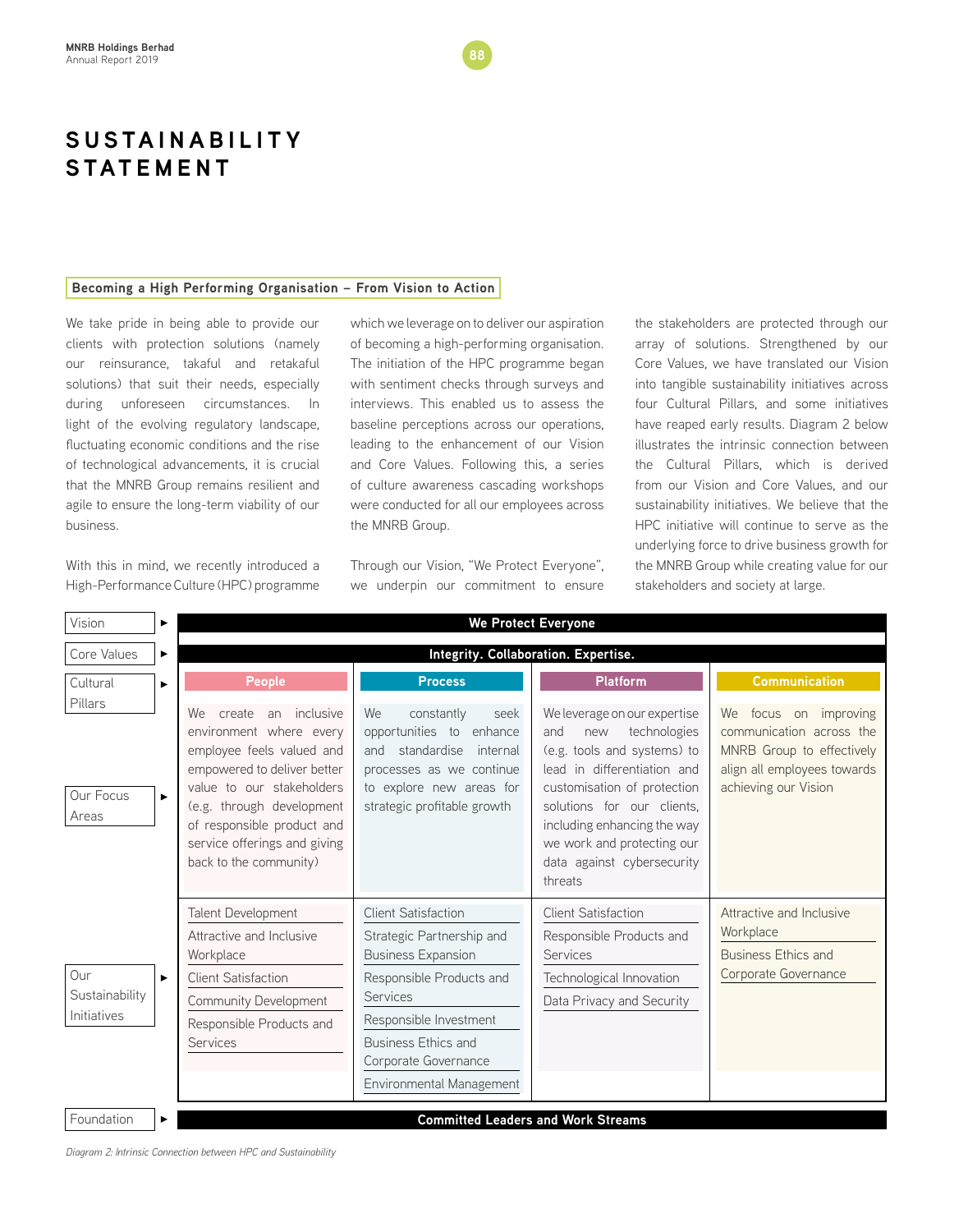As we endeavour to incorporate sustainability into our business operations, we also draw inspiration from the global sustainability agenda, i.e. the United Nations Sustainable Development Goals (UN SDGs). In the "Value Created for the Business and Stakeholders" section of the Statement, alongside the description of our sustainability initiatives, icons representing the relevant Cultural Pillars and UN SDGs demonstrate our contribution to a larger cause.

#### **Our Sustainability Governance**

As per our previous Sustainability Statement, our sustainability governance structure remains unchanged. Our corporate strategy and performance are overseen by the Board of Directors and supported by the Risk Management Committee of the Board, Operational Risk Management Committee and Sustainability Working Group.

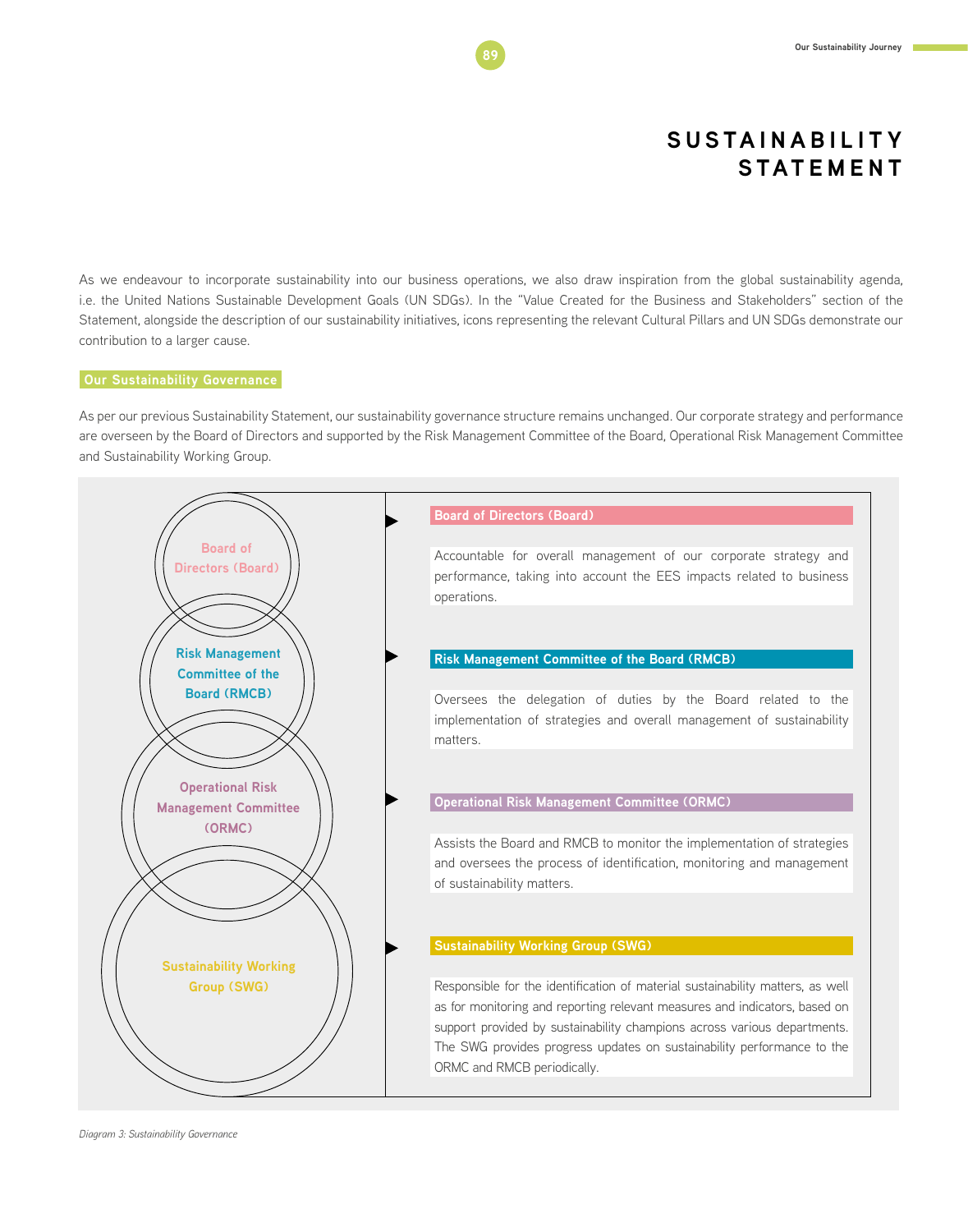#### **Materiality Assessment – Harmonising Business & Stakeholder Perspectives**

This year, we continue to adopt a structured approach as recommended by the Bursa Malaysia Sustainability Reporting Guide for materiality assessment. We revisited the materiality assessment process and expanded the scope of stakeholder engagement to cover both key internal and external stakeholder groups. Our four-step approach on harmonising business needs with stakeholder interests is summarised in Diagram 4 below.

| Step 1: Review Existing List of                                                                                                                                                                                                                                                                                                                      | <b>Step 2: Impact Assessment</b>                                                                                                                                                                                                                                                                                              | <b>Step 3: Stakeholder</b>                                                                                                                                                                                                                                                                                                                                                                                                                            | <b>Step 4: Validation &amp; Approval</b>                                                                                                                                      |
|------------------------------------------------------------------------------------------------------------------------------------------------------------------------------------------------------------------------------------------------------------------------------------------------------------------------------------------------------|-------------------------------------------------------------------------------------------------------------------------------------------------------------------------------------------------------------------------------------------------------------------------------------------------------------------------------|-------------------------------------------------------------------------------------------------------------------------------------------------------------------------------------------------------------------------------------------------------------------------------------------------------------------------------------------------------------------------------------------------------------------------------------------------------|-------------------------------------------------------------------------------------------------------------------------------------------------------------------------------|
| <b>Sustainability Matters</b>                                                                                                                                                                                                                                                                                                                        |                                                                                                                                                                                                                                                                                                                               | <b>Engagement</b>                                                                                                                                                                                                                                                                                                                                                                                                                                     |                                                                                                                                                                               |
| We referred to both internal<br>and external references such<br>as business risks presented<br>in the risk registers, emerging<br>risks reported in the industry<br>publications<br>specific<br>and<br>international<br>voluntary<br>standards.<br>We<br>reporting<br>identified a total of eleven<br>sustainability matters across<br>three themes. | We reviewed the outcome of the<br>Impact Assessment exercise<br>to determine the significance<br>of the sustainability matters<br>to the business, by taking into<br>account the degree of impact<br>and likelihood of occurrence<br>of events associated with/in<br>the context of the identified<br>sustainability matters. | We reviewed the outcome of<br>the Stakeholder Prioritisation<br>identify<br>Exercise<br>$\overline{10}$<br>key<br>stakeholder groups with a<br>high level of influence and<br>dependence on MNRB Group.<br>The outcome is presented in<br>Diagram 5 below. We engaged<br>with our key internal and<br>external stakeholder groups<br>through surveys to gauge their<br>views on the importance of<br>each sustainability matter to the<br>MNRB Group. | We presented the outcome<br>the overall materiality<br>of<br>assessment, i.e. the Materiality<br>Matrix (Diagram 6) to the ORMC<br>and RMCB for deliberation and<br>approval. |

*Diagram 4: Materiality Assessment Process*

As shown in Diagram 5, the Board of Directors, Regulators/Government Bodies, Investors/Shareholders, Agents, Employees and Clients are perceived as key stakeholder groups with a high level of influence and dependence on the MNRB Group.

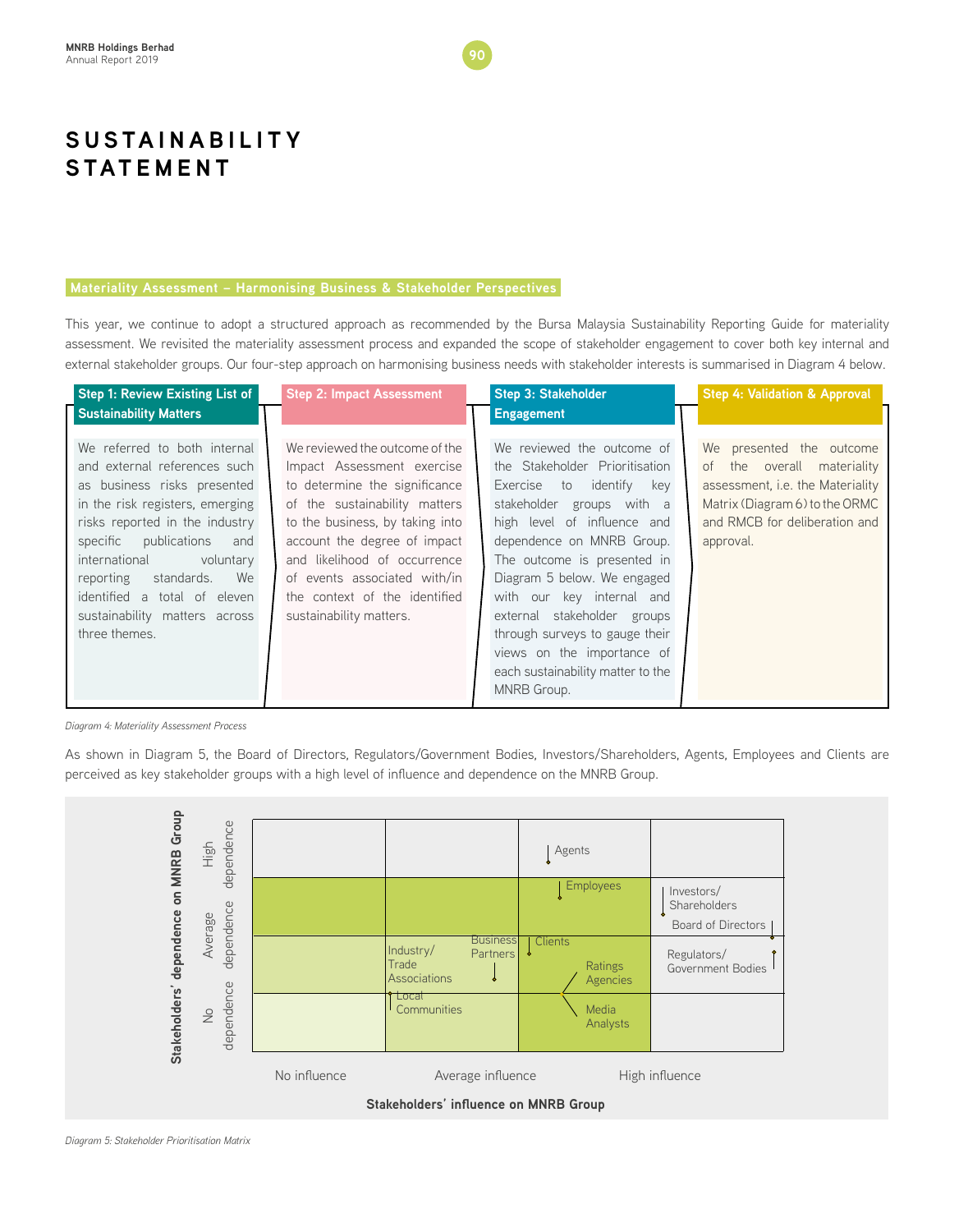**Our Sustainability Journey** 

### **S U S TA I N A B I L I T Y STATEMENT**

Diagram 6 below illustrates our Materiality Matrix. Our sustainability matters are grouped into three themes, i.e. "Ensuring a Sustainable Future", "Empowering our People" and "Embracing Corporate Responsibility". Client satisfaction, strategic partnership and business expansion, responsible products and services, technological innovation, talent development, and data privacy and security are our top six material sustainability matters which are of high importance to our stakeholders and business. The efforts to manage and monitor the MNRB Group's performance of these sustainability matters are discussed in the following sections of our Statement.



*Diagram 6: Materiality Matrix*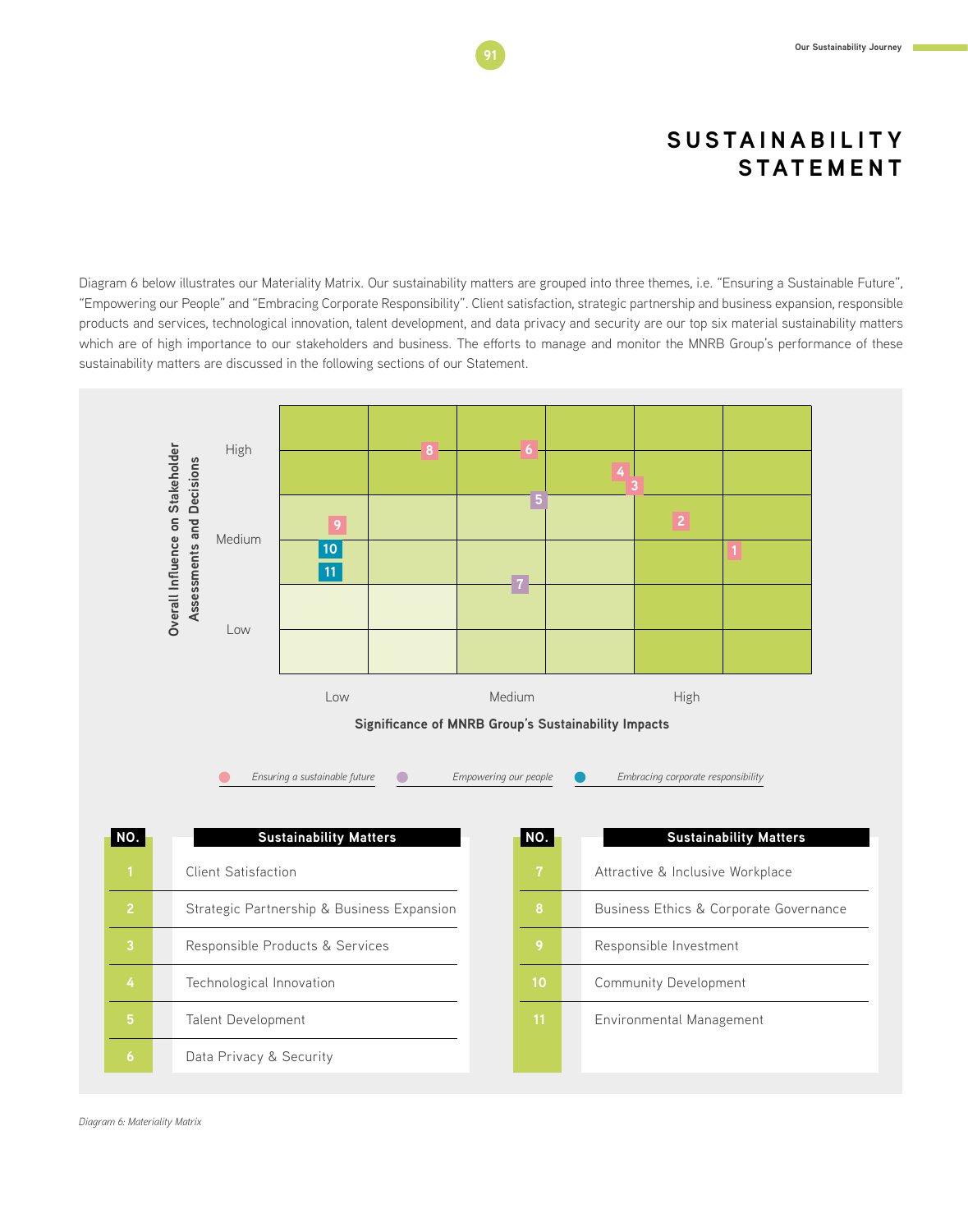**Value Created for the Business & Stakeholders**

# **ENSURING A SUSTAINABLE FUTURE**

#### **Client Satisfaction**

As our business revolves around our clients, delivering quality services is vital to our growth. We remain vigilant and offer products and solutions that cater to their needs. This allows us to maximise the value we provide to our clients, leading to better business outcomes.

We have dedicated functions within Malaysian Re and Takaful IKHLAS to attend to our customers' needs. At Takaful IKHLAS, our Client Service Charter serves as a key enabler to guide us in building lifelong relationships with our clients through positive client experiences. The Client Service Charter was recently updated to reflect recent organisational changes. We engage our clients across all touch-points to better understand their expectations and improve the user experience. Within our targeted turnaround time, we endeavour to provide requisite updates to client queries and address complaints promptly.



९<sup>९०८e</sup>९

Pe<sup>o</sup>pl<sup>e</sup>

Platform

 $\mathbf{\hat{M}}$ 

R

A centralised customer management system deployed in Malaysian Re to facilitate customer data management while enabling the company to identify and address clients' needs in a more targeted manner.

An improved customer engagement system that helps Takaful IKHLAS to increase its touch-points for client interaction.

During the reporting year, Takaful IKHLAS participated in a bi-annual Customer Satisfaction Survey, jointly organised by the industry associations, namely the Life Insurance Association of Malaysia (LIAM), Persatuan Insurans Am Malaysia (PIAM) and the Malaysian Takaful Association (MTA). The objective of this Survey is to measure the level of service provided by local insurance and takaful providers. The outcome of this survey shaped several initiatives within Takaful IKHLAS to enhance our clients' experiences, ensure timely responses to queries, and improve turnaround times for settling claims. Our continuous efforts have helped us foster better relationships with clients, resulting in an overall Net Promoter Score (NPS) of +16 (industry average: - 4).

We will continue to incorporate client feedback into our service offerings to provide solutions that meet their needs. By improving customer satisfaction and loyalty, we can expand our reach and subsequently contribute to positive business outcomes.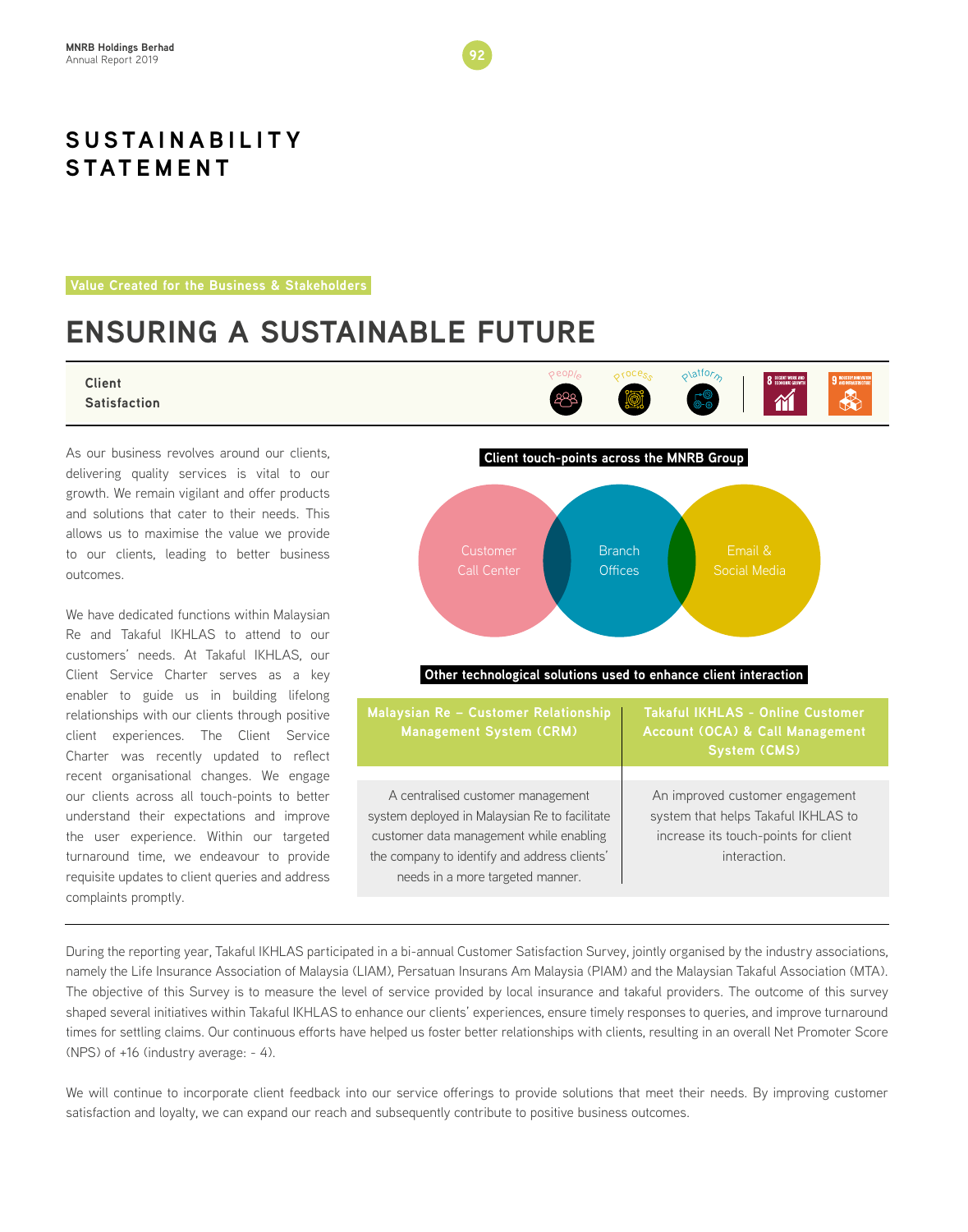#### **Strategic Partnership & Business Expansion**

In today's rapidly-changing and competitive environment, the need for new ideas, skills and opportunities has become apparent. We believe in the power of strategic partnerships when creating new channels for value creation and embracing innovation to benefit our business and the community.

At Malaysian Re, our dedicated functions are tasked to oversee the overall management of partnerships and collaborations. Business optimisation is sustained by increasing participation in profitable businesses, securing new potential, and growing non-property lines. We are aware of our business growth and expansion in selected primary market segments. We tactically seek opportunities exploring critical areas of development and distribution in specialised and non-conventional products. This is in line with our Business Transformation 2020 (T20) Programme, which is a part of our vision and Key Performance Indicator (KPI) fulfilment.

In addition, we leverage on partnerships and various global platforms to facilitate knowledge transfer between our employees and others, as well as to ensure our employees' skills are constantly upgraded as seen in Diagram 7.

#### **Malaysian Re – Our Key Strategic Partnerships**

**Partnerships to promote industry-wide collaboration and transfer of knowledge to drive innovation, address skill needs and indirectly fortify the growth of the industry**

#### **Partnership on research** Partnership to publish the second publication aims to inform policyfuture prospects of the ASEAN region's non-life insurance markets and discover **Participation in industry-specific conferences**  Malaysian Re participates in several industry specific conferences/ meetings annually, which allows us to learn from other industry players through open dialogue and knowledge sharing platforms. This provides us the opportunity to collaborate and find solutions to address industry-specific challenges. **Partnership with a Managing Agent of Lloyd's Syndicate** Managing Agent of Lloyd's Syndicate, With this, we are able to drive innovation, increase market access, enhance customer value propositions in specialty product markets and address skill development needs.

*Diagram 7: Key Strategic Partnerships by Malaysian Re*

९<sup>roce</sup>९०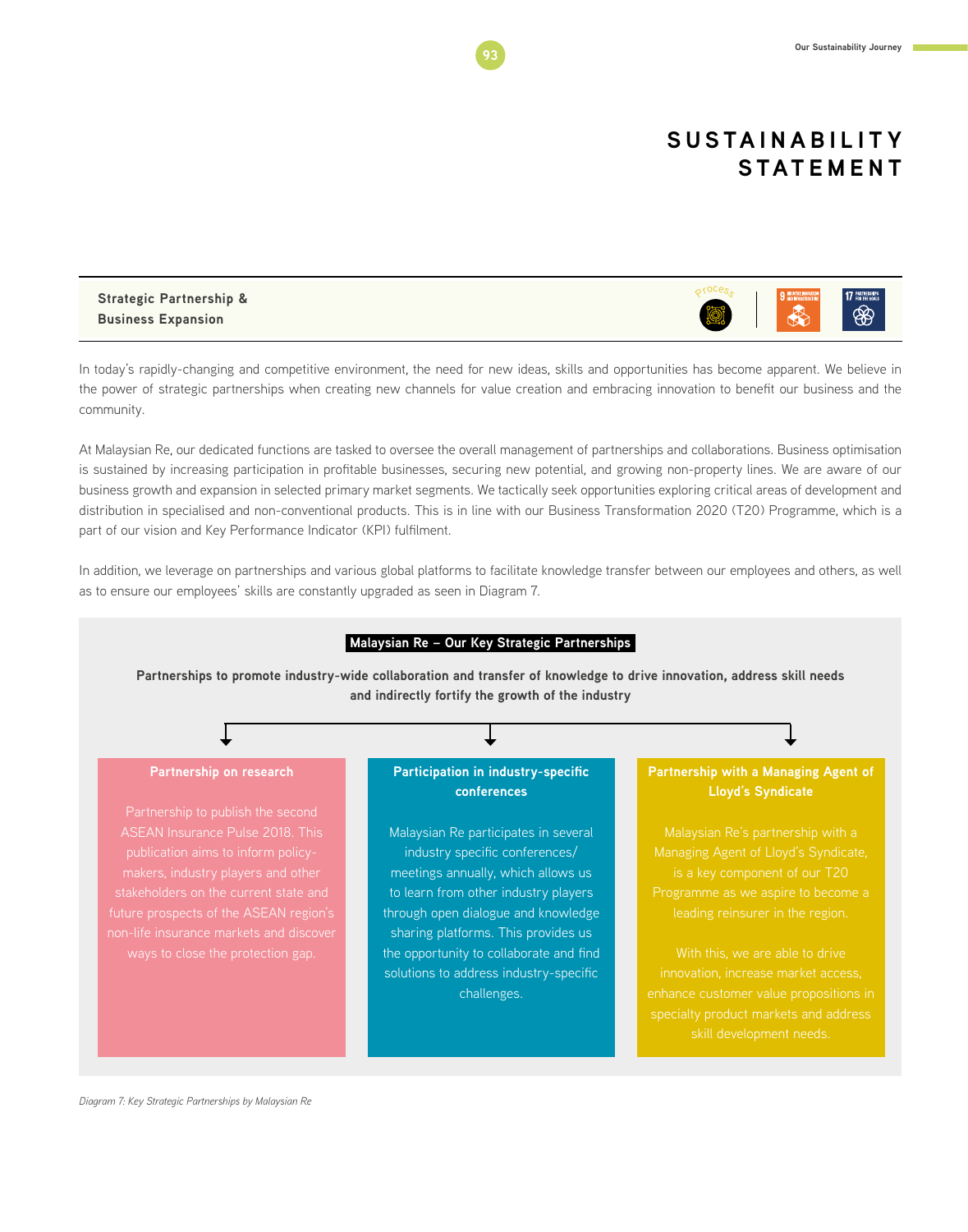Our contributions to the local reinsurance and retakaful industry through a series of market services programmes are presented below.

| <b>Key Market Services Programmes</b>                                                                                                                                                                     |                                                                                                                                                                                |                                                                                                                                                                      |                                                                                                                                                                 |  |  |
|-----------------------------------------------------------------------------------------------------------------------------------------------------------------------------------------------------------|--------------------------------------------------------------------------------------------------------------------------------------------------------------------------------|----------------------------------------------------------------------------------------------------------------------------------------------------------------------|-----------------------------------------------------------------------------------------------------------------------------------------------------------------|--|--|
| <b>Central</b><br><b>Administration</b>                                                                                                                                                                   | <b>MMIP Services</b><br>An Administration Manager to                                                                                                                           | <b>Manager of Scheme for Insurance</b><br>of Large and Specialised Risks                                                                                             | <b>Secretariat of the Rating Committee</b>                                                                                                                      |  |  |
| <b>Bureau (CAB)</b>                                                                                                                                                                                       | manage a high-risk insurance pool                                                                                                                                              | (SILSR)                                                                                                                                                              | Streamline and control premium                                                                                                                                  |  |  |
| Facilitate efficient<br>administration of<br>accounting and<br>claims, simplify<br>settlements for                                                                                                        | that provides motor insurance to<br>vehicle owners who face difficulty<br>in obtaining motor insurance from<br>the commercial insurance market<br>Secretariat to the Malaysian | Appointed by BNM to develop<br>technical expertise and<br>professionalism within the industry,<br>facilitate favourable coverage at<br>competitive terms and promote | charges and policy wordings<br>to improve quality of products,<br>whilst ensuring compliance with<br>Intercompany Agreements on General<br>Insurance Businesses |  |  |
| facultative and                                                                                                                                                                                           |                                                                                                                                                                                | optimum retention                                                                                                                                                    | <b>Re-Banjir Tool</b>                                                                                                                                           |  |  |
| coinsurance<br>business to ensure                                                                                                                                                                         | <b>Energy Risks Consortium</b><br>(MERIC)                                                                                                                                      | <b>Manager of the Malaysian Aviation</b>                                                                                                                             | Malaysian flood risk analysis tool for                                                                                                                          |  |  |
| efficient monthly<br>Develop underwriting skills and<br>settlement of<br>promote knowledge and skill<br>net balance ( <i>i.e.</i><br>sharing in the energy business in<br>premium and claims)<br>Malaysia | Pool (MAP)<br>Provide underwriting services and<br>insurance quotations to the general<br>aviation business in Malaysia                                                        | members of PIAM and MTA, allowing<br>estimation of flood exposure and<br>better understanding of the effects of<br>flooding on portfolios                            |                                                                                                                                                                 |  |  |

Over the years, Takaful IKHLAS has been in strategic partnerships with leading local financial institutions and government agencies to develop products and services for targeted stakeholder groups. These stakeholder groups encompass people with disabilities, farmers, small and mediumsized enterprises (SMEs) as well as the lower income community. These partnerships signify the collaboration between financial institutions and government agencies to provide society with better access to affordable takaful products.

#### **Takaful IKHLAS – Key Sustainable Takaful Products Catered to Targeted Stakeholder Groups**

**Agro Nurani** – partnership with disabilites<br> **Agro Nurani** – partnership with a financial institution to develop a special protection plan with an affordable takaful contribution for Disabled Persons

### **Lower income community**

**Takaful Amani Plus** – comprehensive and affordable protection for the lower income community, uniformed personnel of the police and army, as well as individuals who have occupations involving heavy machinery 2

**Agro Mabrur-I** – affordable product identified under the "Perlindungan Tenang" category as part of the MNRB Group's initiative to assist underserved communities by providing affordable and easy-tosubscribe products

**Takaful Amani Didik** – partnership with an Islamic cooperative bank to offer affordable plans to families to save for their children's education **Educational plan**  3 4

**for families** 

**Agro Bestari-i** – partnership with a financial institution to offer an affordable education plan, with regular takaful contributions, that provides protection against death/total and permanent disability of a child

#### **Small & medium enterprises (SMEs)**

**Affordable takaful protection for small traders, street vendors, etc.** – partnership with a statutory body and a ministry of the Government of Malaysia

**Affordable takaful protection product for all cooperatives in Malaysia through regular contribution** – partnership with a statutory body

**Affordable takaful protection product for SMEs** – partnership with a statutory body

Embarking on strategic partnerships benefits everyone. It enables us to broaden our scope and increase market accessibility. Employees are able to expand development opportunities by being exposed to new perspectives and expertise. Closer ties between complementary businesses allow companies to offer better solutions suited to our clients and the community, hence contributing to long-term business growth.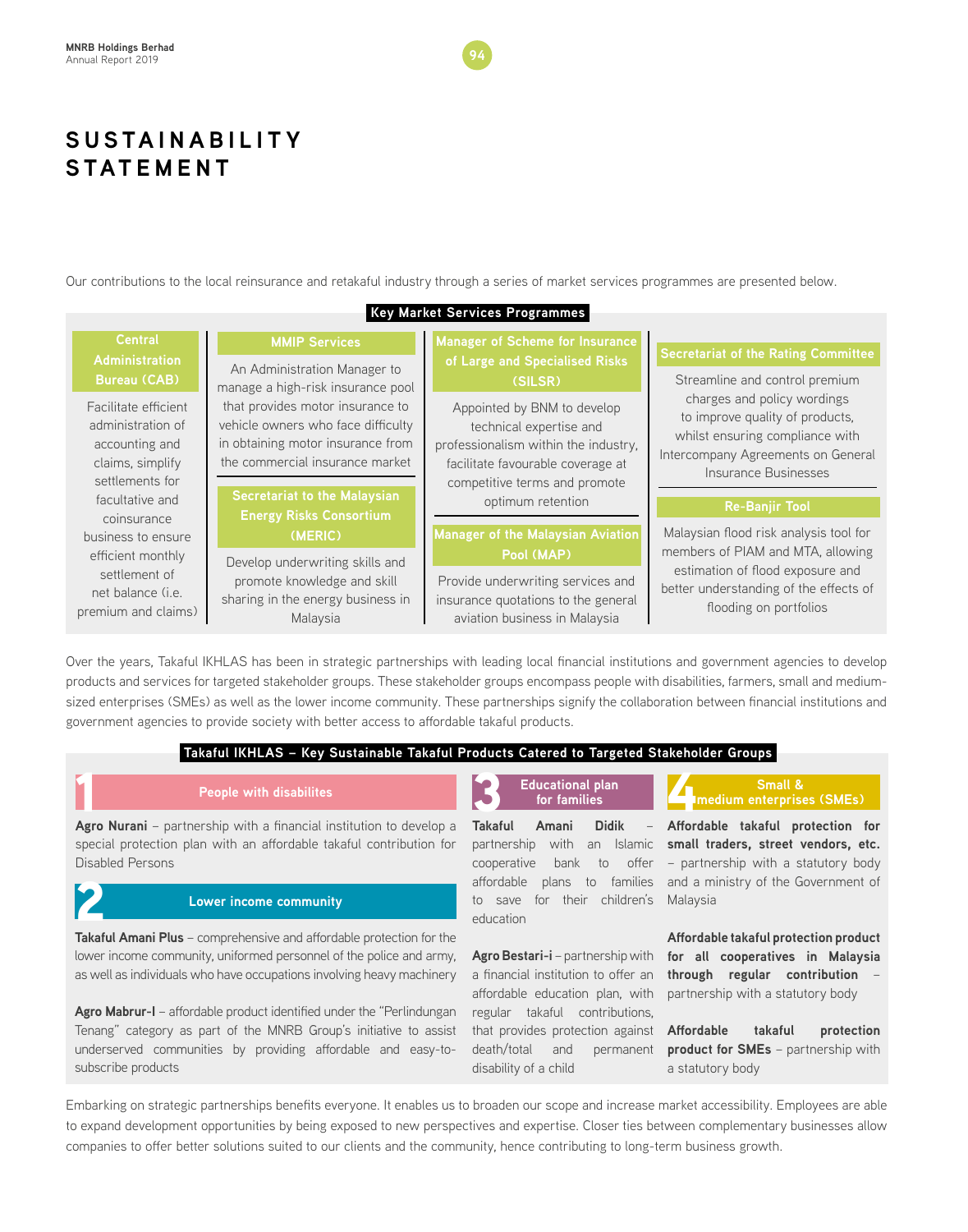

Given that the global risk landscape is evolving rapidly, there is a need to boost our competencies and provide more effective protection solutions. In light of catastrophic events or individuals recovering from the impact of unforeseen circumstances, we strive to create effective protection solutions – in line with our Vision of "We Protect Everyone". Our underwriting activities and business decisions are built on this. We define responsible products and services as solutions that effectively tackle the social challenges faced by our stakeholders.

#### **How do we identify and develop responsible products and services?**

**Policies/Procedures and Framework** Group Enterprise Risk Management Framework – prescribes the governance and guidance in managing risks that are embedded in the MNRB Group's business and decision making processes. The Underwriting Guidelines, Product Management Framework and Pricing Policy have been put in place to manage risks that are being underwritten.



**Cross-Departmental Collaboration** The risk management team, product development team, actuarial team and underwriting team work collaboratively to ensure all aspects of risk exposure have been assessed and that we are able to cover adverse claims and absorb losses.



**Robust Risk Management Process** This process analyses the external environment, as well as identifies and assesses current and emerging EES risks.



**Strong Underwriting and Pricing Disciplines** This ensures our products/cedants/territories meet our minimum margin threshold, whilst observing strict compliance with Shariah principles for takaful products.

#### **What do we mean by responsible products and services?**

#### **Malaysian Re**

- Facultative business, proportional/non-proportional treaty reinsurance/retakaful
- Multi-year structured programmes, a niche lines of business
- Catastrophe modelling tools to support cedants in mitigating climate change risks
- Technical training for domestic and international clients

#### **Takaful IKHLAS**

- **IKHLAS Contractor All Risk Takaful** Protection for contractors involved in the construction industry
- **IKHLAS Wanita Elegance Takaful**  Protection specially catered to assist in the struggles of female
	- illnesses and cancers, including maternity risks
- **IKHLAS Basic Term Takaful**  Affordable protection plan
- **Foreign Workers Hospitalisation & Surgical Scheme** One of the panel members appointed by the local ministry to protect the well-being and interests of foreign workers employed in Malaysia
- $\blacktriangleright$ **Long-Term Houseowner Takaful for the public servant** Protects residential properties of government civil services staff against fire and lightning as well as other perils like storm tempest, flood, impact damage and burst water pipes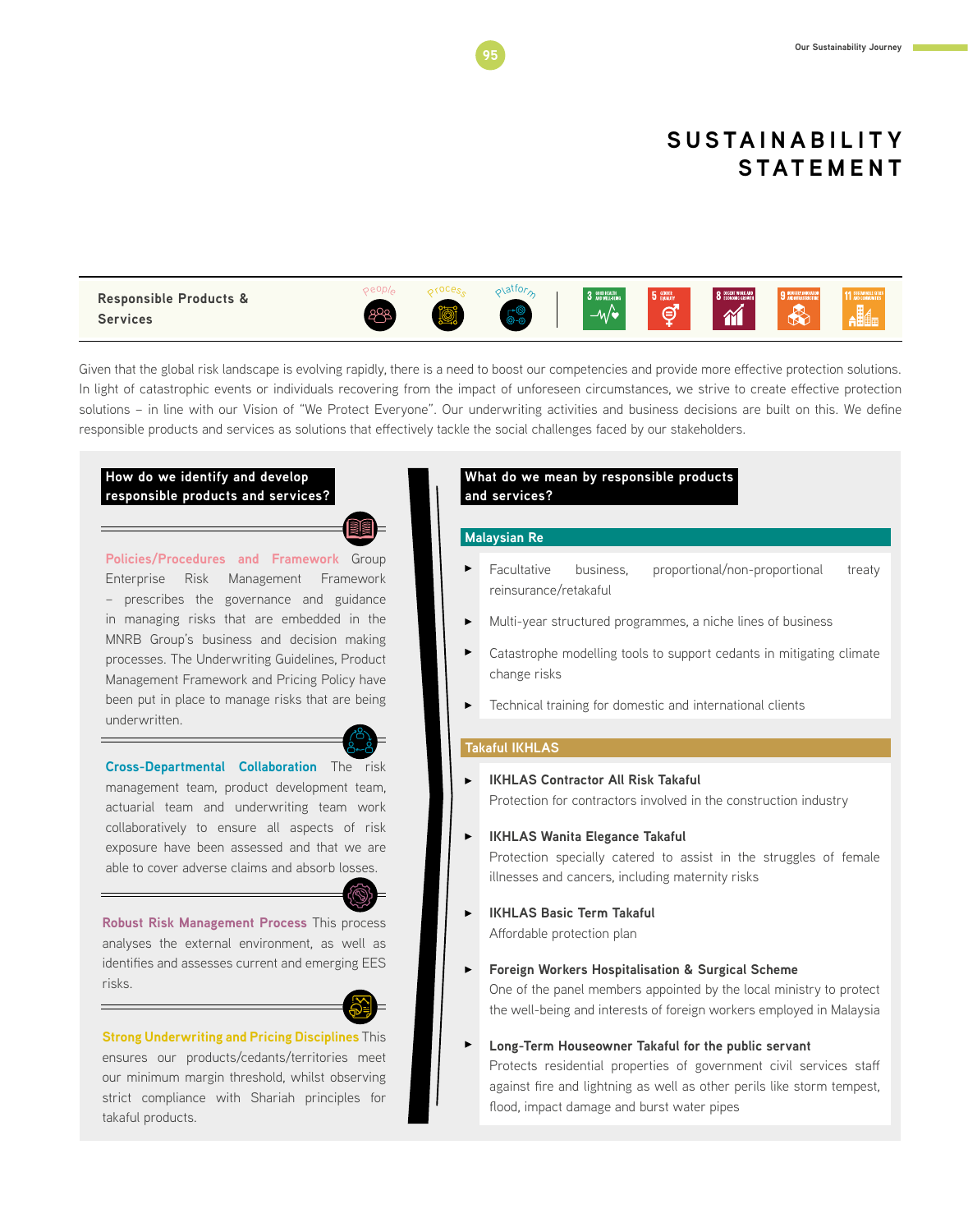As a reputable reinsurer and retakaful services provider, our reputation is built on the trust that our stakeholders have in us. This is highly dependent on the quality and marketing of our products and services, the advice we provide to our customers, as well as the personal conduct and capability of our agents.

During the year, Takaful IKHLAS adopted the Balanced Score Card initiative which sets forth the objective of improving our agents' performance (in terms of the number of active agents and their productivity rate).

**Responsible Marketing Initiatives**

#### **Insurance Policies, Forms, Brochures and Corporate Websites**  Simplify information presented in policies and brochures. Use simple language, visuals and icons in insurance forms and corporate websites. **Takaful Agents**  Guided by the Agency Code of Ethics and Agency Minimum Qualitative Criteria/Maintenance of **Contracts** Provide on-boarding programmes and a series of learning and development programmes to equip them with product knowledge while inculcating the principles of ethical selling. Agency Transformation Programme 2.0 to develop a reinvigorated Agency Force, with a focus on client services, marketing skills and product knowledge. Into its fifth year running, we managed to boost agents' production performance and increase their competency in terms of takaful advisory. IKHLAS Academy – a professional learning centre that delivers high quality, innovative and impactful training programmes to enhance the productivity and competency of our agents.

Sustainability requires meaningful convergence between our business interests and EES considerations. Being able to address our stakeholders' needs through responsible products and services is critical to our overall profitability, competitive market positioning and long-term financial viability.

### **Technological Innovation**

In today's world, technological innovation has become a vital tool which is enabling businesses to drive efficiency, address evolving risks and sustain profitability. At the MNRB Group, this is embodied within our HPC programme and is enabling faster, simpler solutions that strengthen our role as a responsible service provider.

#### **Key initiatives to Improve Process Efficiency through the Application of Innovative Technology**

### **Malaysian Re – AIR Worldwide Catastrophe (CAT) Modelling Tool**

The AIR Worldwide CAT modelling tool we invested in provides real-time tracking of CAT modelling results which enables us to make an informed decision when presenting these findings to our clients.

#### **Malaysian Re – Business Intelligence & Business Objects (BIBO)**

The BIBO system enables users to perform analyses which allow us to meet business objectives, focus on business KPI's, solve business challenges and identify opportunities.

 $\rho$ latfor<sub>n</sub>

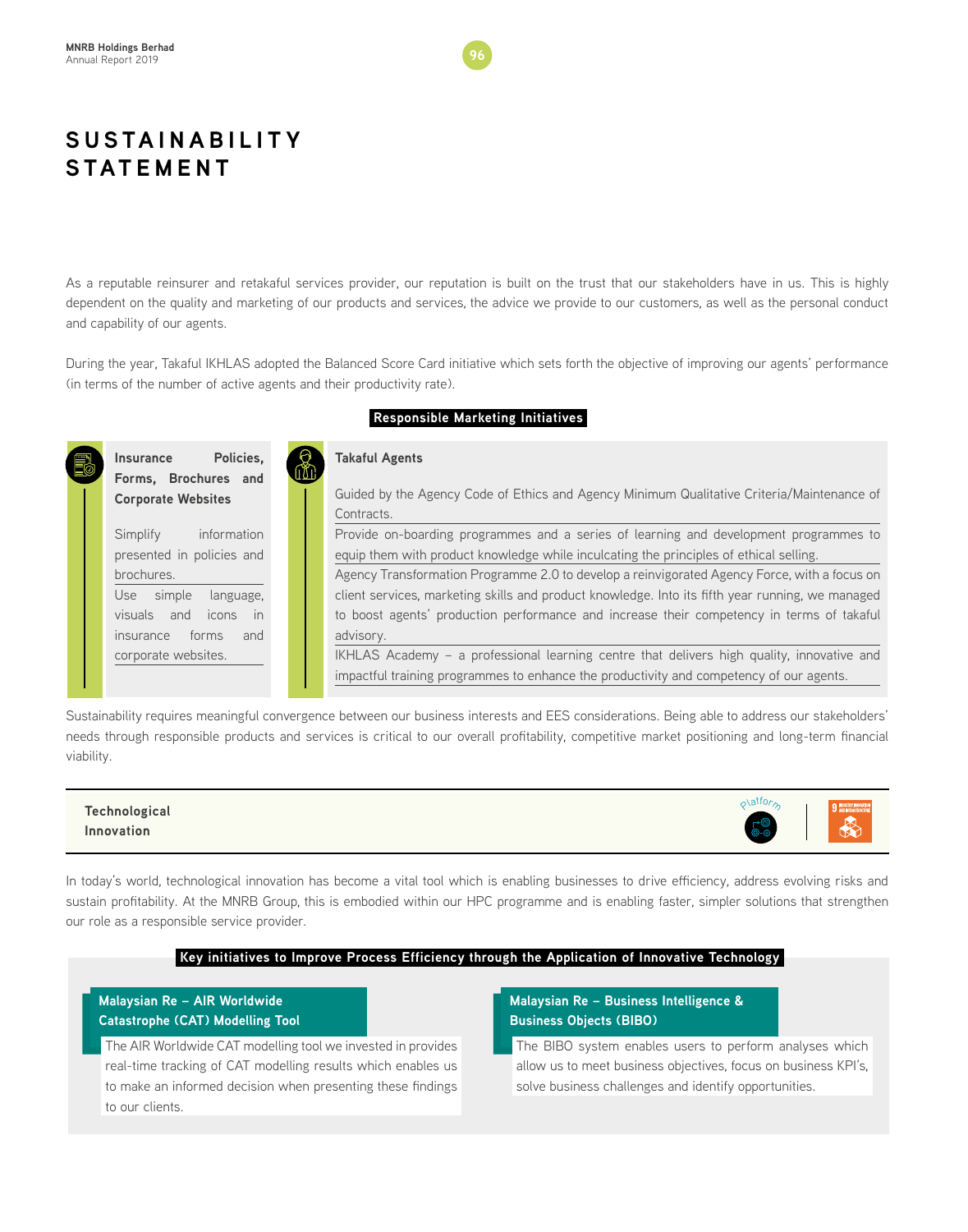#### **Key initiatives to Improve Process Efficiency through the Application of Innovative Technology**

#### **Takaful IKHLAS – Electronics Claims Management System**

This initiative digitalises claims management processes by leveraging on the Online Customer Accounts (OCA) portal, hence allowing online claims enquiry and e-claims submission processes.

#### **Takaful IKHLAS – Business Process Improvement Framework**

As a long-term initiative, we established a Business Process Improvement Framework aimed at achieving operational efficiency and enhancing after sales services. Technology is a key driver for business transformation via efficient delivery systems and digitalisation of processes. We ensure continuous improvement by leveraging on and enhancing existing platforms to promote process automation, including the integration of various internal and external platforms. By implementing document and output management systems, we are able to systematically manage documents via digital archiving, and streamline output to enable digital communication and distribution. The next phase of our framework shall place an emphasis on building a solid digital ecosystem. This is aimed at providing agile and integrated platforms involving re-engineered system architecture equipped with relevant components catered to digitalisation and emerging technologies.

#### **Takaful IKHLAS – Point-of-Sales (i-POS) System**

This tool allows agents to monitor proposal submissions and policy conversions, as well as manage policy premiums. It also acts as a source of communication between the company and the agents. The online portal is made available to both Bancatakaful and the Agency, and is currently being upgraded and enhanced to incorporate more user-friendly features.

#### **Takaful IKHLAS – i-Family System**

The system is a back-end application that streamlines internal processes, specifically for the proposal and certificate administration. It was built on a web-based architecture, allowing seamless integration with the front-end portal systems. In addition, the Workflow and Document Management System (DMS) function is embedded into this application for more efficient operations, including tasks assignments and rerouting functions.

### **Takaful IKHLAS – i-Smart Mobile Application**

i-SMART is a front–end application tool which enables agents and banca distributors to use mobile platforms to facilitate paperless new business sales and submissions. It performs financial needs analysis to determine customers' best fit of financial needs, generates sales illustrations, including payment gateways and recurring payment facilities, as well as tracks agents' field activities.

Digitalisation simplifies standard processes for our employees and thus enables them to focus their efforts on the more complex cases to provide better services for our customers. We are currently exploring the use of Insuretech in providing end-to-end solutions. Moving forward, we will continue to capitalise on the latest technologies to enhance the MNRB Group's business operations as well as to develop and enhance our products and services.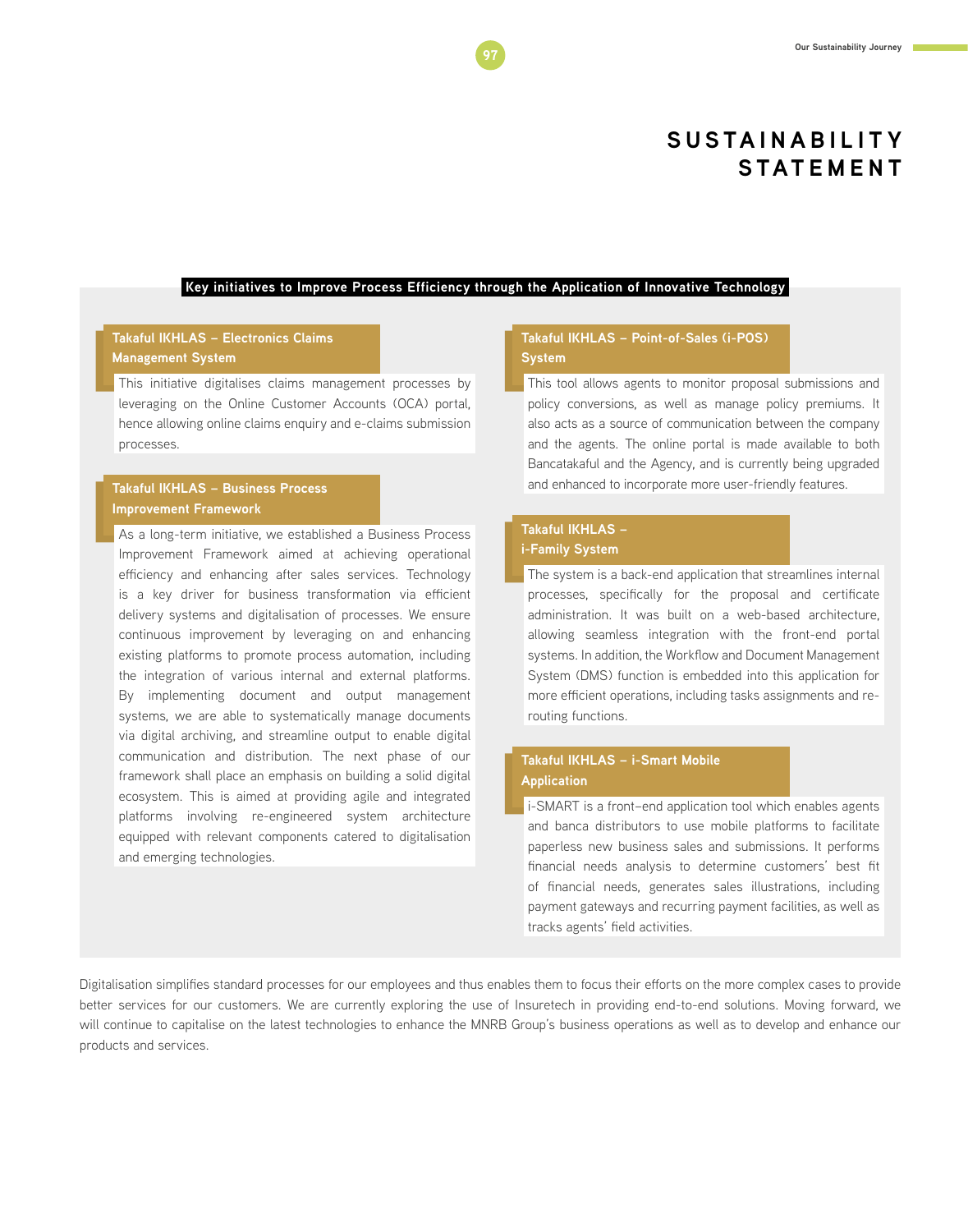**Data Privacy & Security**



We are aware of the increasing frequency and sophistication of cybersecurity incidents directed at major financial and insurance institutions. The potential damage inflicted from these incidents could significantly affect the MNRB Group's financials and reputation.

Policies and procedures, such as the Group's Information Technology (IT) Security Policy, Company Information Protection Policy, Incident Reporting & Computer Incident Response Policy, and Mobile Devices & Mobile Computing Policy are cascaded down from the Group-level and extended to all our subsidiaries. This ensures that the Group as a whole is complying with the relevant regulatory requirements, including the Personal Data Protection Act 2010.

We continually invest and improve our IT security, infrastructure and processes to protect data and information entrusted to us by our stakeholders.



The sustainability of our business is dependent on stakeholder trust and our ability to maintain a secure, confidential environment for them. We are continuously working to improve our data security through investments in both technology and employee awareness programmes.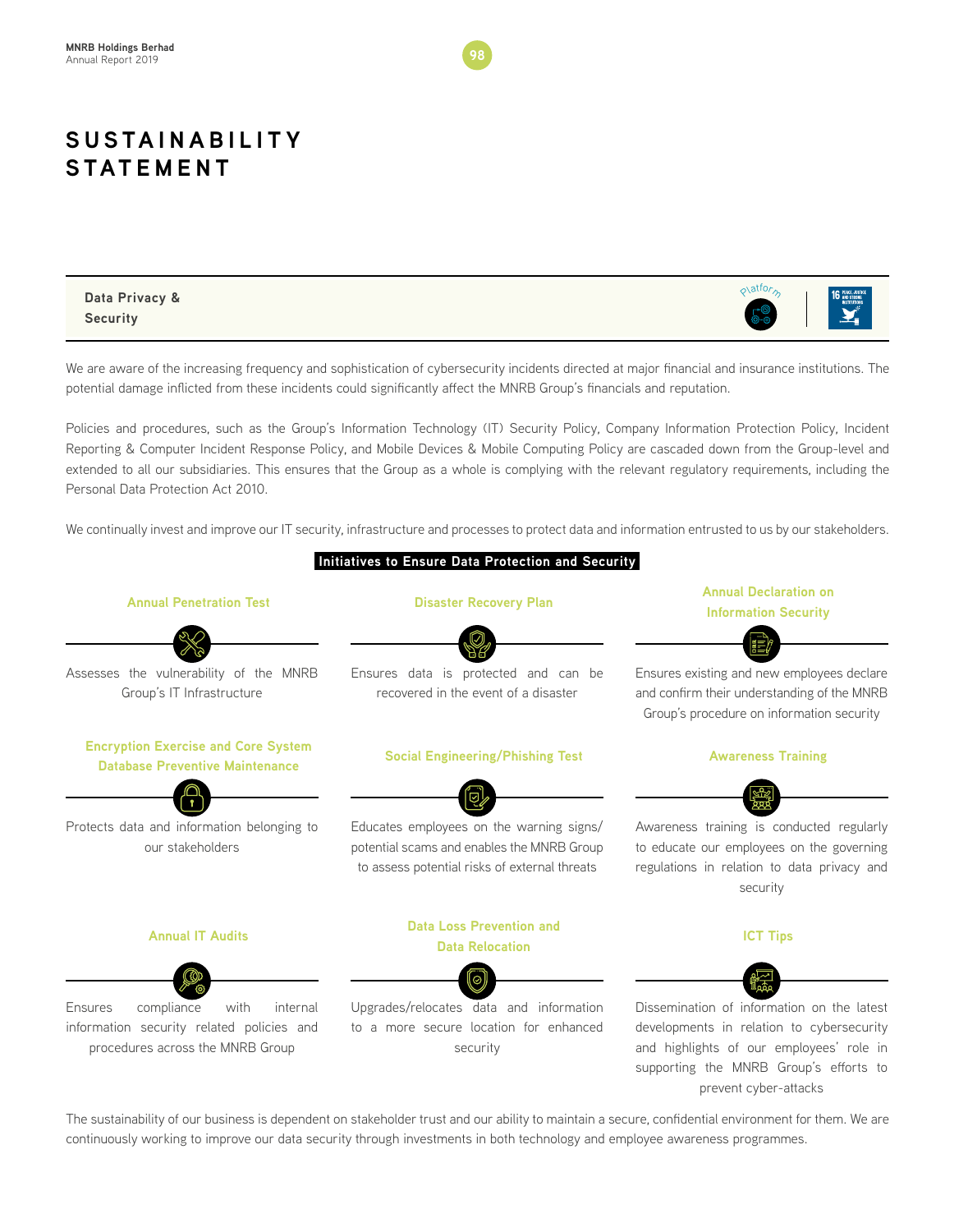#### **Business Ethics & Compliance**

The MNRB Group acknowledges that it is vital to conduct business in compliance with ethical standards and applicable regulatory requirements. Our employees uphold the MNRB Group's values of integrity, collaboration and expertise in all their dealings, thereby safeguarding the interests of our stakeholders. Our internal policies and procedures address issues related to bribery, anti-corruption and money-laundering, and are regularly communicated to all employees.

Our Group Compliance Management Department (GCMD) and Compliance Review Committee are tasked with minimising financial and reputational risks from regulatory non-compliance in accordance with our Compliance Management Framework. Meanwhile, the MNRB Group's compliance with Shariah Principles is overseen by our Shariah Department and Group Shariah Committee.

Over the last five years, the GCMD has collaborated with the Risk Management Department and Shariah Department to



organise the i-COMPLY Programme. The objective of this annual programme is to raise our employees' awareness on compliance, risk management and corporate governance matters. Over the course of the financial year, the Programme Committee decided to review and enhance the Programme with improved and more effective activities to be implemented in the coming years. The chart below illustrates the other compliance and risk-related activities conducted during the year, as part of our initiatives to continue cultivating the awareness towards compliance and risk.

|   | Initiatives to Ensure Business Ethics and Compliance I |  |  |                                                                                                                                                                                                           |  |  |  |  |  |  |
|---|--------------------------------------------------------|--|--|-----------------------------------------------------------------------------------------------------------------------------------------------------------------------------------------------------------|--|--|--|--|--|--|
|   |                                                        |  |  |                                                                                                                                                                                                           |  |  |  |  |  |  |
| . |                                                        |  |  | $\blacksquare$ , $\blacksquare$ , $\blacksquare$ , $\blacksquare$ , $\blacksquare$ , $\blacksquare$ , $\blacksquare$ , $\blacksquare$ , $\blacksquare$ , $\blacksquare$ , $\blacksquare$ , $\blacksquare$ |  |  |  |  |  |  |

| <b>MNRB Group Anti-Fraud Policy</b>                                               | Anti-Money Laundering/Counter Financing of Terrorism (AML/CFT)                                                                           |
|-----------------------------------------------------------------------------------|------------------------------------------------------------------------------------------------------------------------------------------|
| Communicates our commitment to prevent                                            | Conducted annually for all employees and agents. AMLA awareness and assessment                                                           |
| and detect fraud as well as other irregularities                                  | are offered via e-Learning modules and on-boarding training for all employees.                                                           |
| such as bribery and corruption.                                                   |                                                                                                                                          |
| <b>Compliance Reporting Systems</b>                                               | <b>Electronic Compliance Tracking System (e-CTS)</b><br>Monitors regulatory submissions and verification of compliance with the relevant |
| Whistleblowing reporting mechanism (such                                          | regulatory guidelines.                                                                                                                   |
| as email) and Management Self-Identified<br>submissions<br>Incident (MSII) e-Form | <b>Compliance Portal</b>                                                                                                                 |
| are reported to the Compliance Review<br>Committee and Audit Committee.           | Internal compliance information pop-up messages/alerts via the intranet as part of<br>an awareness initiative.                           |

In addition, we have in place a number of other mechanisms to ensure transparent and compliant operations. These include the dissemination of applicable regulatory guidelines for all Management-level employees; awareness briefings on the latest regulatory developments; substantiation by the HODs that they are complying with internal policies; and the implementation of Risk Control Self-Assessments (RCSA) on processes and compliance monitoring mechanisms.

We carefully assess all counterparties or stakeholders that we are associated with. The MNRB Group's Procurement Policy and procedures ensure due diligence processes are in place to assess suppliers' background and qualifications prior to appointment and/or renewal of contracts. Examples of assessment criteria used include financial background, compliance with regulatory requirements (e.g. in the area of anti-fraud, anticorruption, and bribery), suppliers' experience and capabilities on the subject matter and quality of their work, among other things.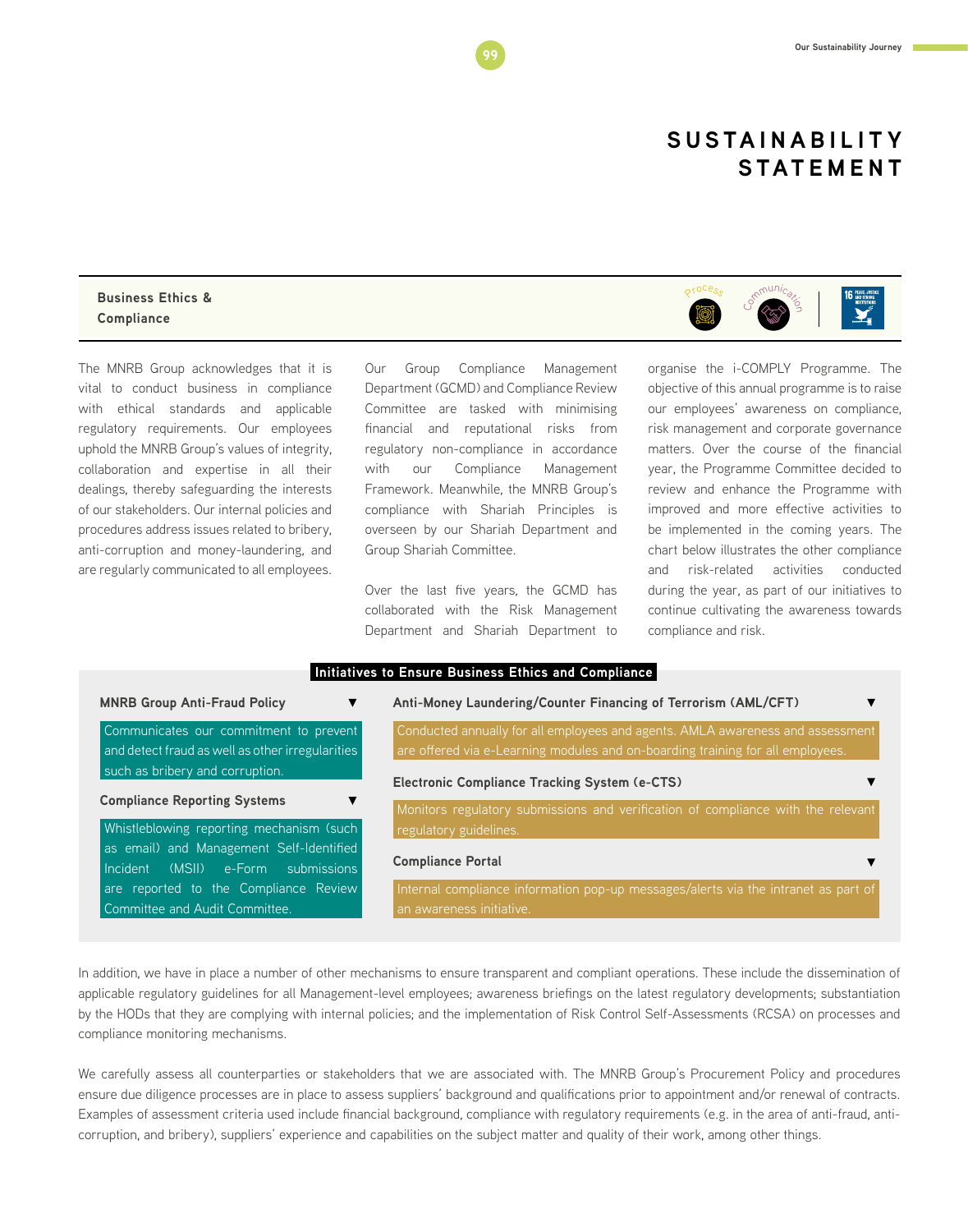#### **Responsible Investment**

Investments remain an integral part of our business and we are committed to undertaking these in a responsible manner. We invest to attain optimum returns while balancing the risks involved, hence creating value for our stakeholders. The MNRB Group's investment management approach involves a systematic and structured investment process, focusing on capital preservation, liquidity management and return optimisation. The Investment Committee and the Board have oversight for the investment process which also takes into account EES criteria.

Guided by our Investment Policy Statement, our Group Investment Department and Group Investment Management Committee ensure proper risk management by prudently screening existing and potential

# **EMPOWERING OUR PEOPLE**

investment portfolios. The department safeguards portfolios by complying with approved Strategic Asset Allocations that have been thoroughly discussed and approved by the Board. All investments must adhere to strict permissible instruments and avoid exposure to impermissible sectors such as the gaming and alcohol-related sectors. Furthermore, the department ensures that our investments conform to Shariah principles as per the requirements of our takaful funds.

Our disciplined approach in relation to investment management has been instrumental in achieving our mission of producing risk-adjusted returns while meeting our obligations to all key stakeholders.

Pe<sup>o</sup>pl<sup>e</sup>

#### **Talent Development**

We recognise that our employees are crucial to the success of our business and we are committed to enhancing their capabilities. We believe continuous learning and development are essential to equip our people with the right skills, knowledge and competencies. This is embodied in our development framework and is necessary to support our business as we grow.

We endeavour to nurture a highperformance culture to generate growth. Our comprehensive development plans provide opportunities for our employees to enhance their skills, knowledge and capabilities. This is evident in the 45% increase in the average training hours per employee annually.





8 DECENT WORK A  $\mathbf{\hat{M}}$ 

Mi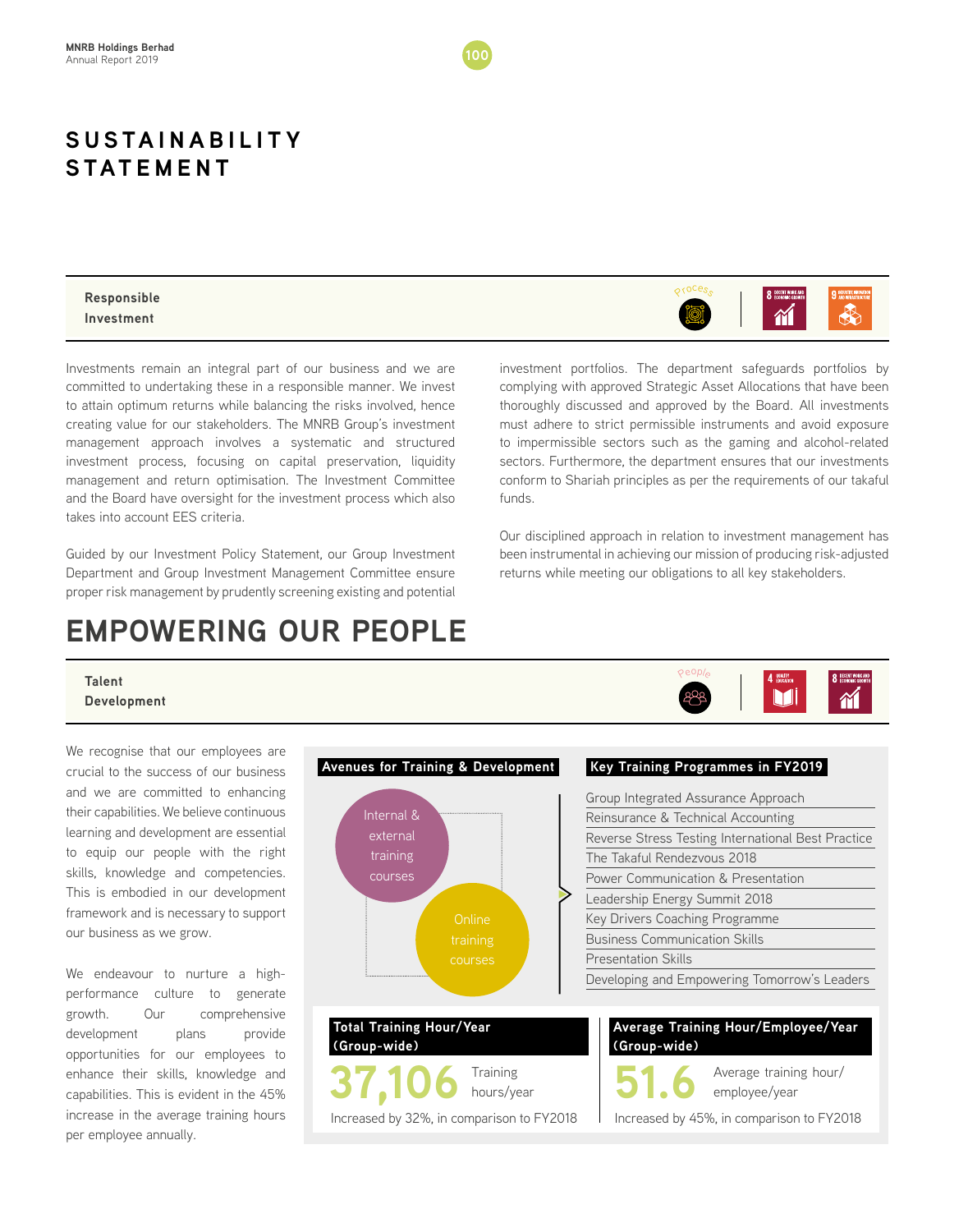Internal job rotation and attachment programmes are highly supported as diverse knowledge and skills of our employees could foster creativity and strengthen our problem-solving efforts.



To ensure that our pool of talent is well developed, we have established our Group Talent Programme. Candidates undergo a rigorous identification and selection process before being incepted into the talent pool. Post-inception, they are required to tailor their own Individual Development Plan (IDP) and attend our Structured Leadership Development Programme (SLDP). We also identify successors for our Mission Critical Positions (MCPs) and Operational Critical Positions (OCPs) from the talent pool. During the year, there was a 40% increase in the number of internallyfilled MCPs and OCPs.

Our talent development programmes focus on utilising human capital to advance our business and create value over the short, medium and long-terms. We will continue to grow talent that complements our transformation efforts through initiatives and internal programmes including leadership and career development initiatives as well as succession plans.

The MNRB Group also supports local youth employment by providing local graduates with hands-on opportunities to obtain technical knowledge and soft skills through our internship programmes.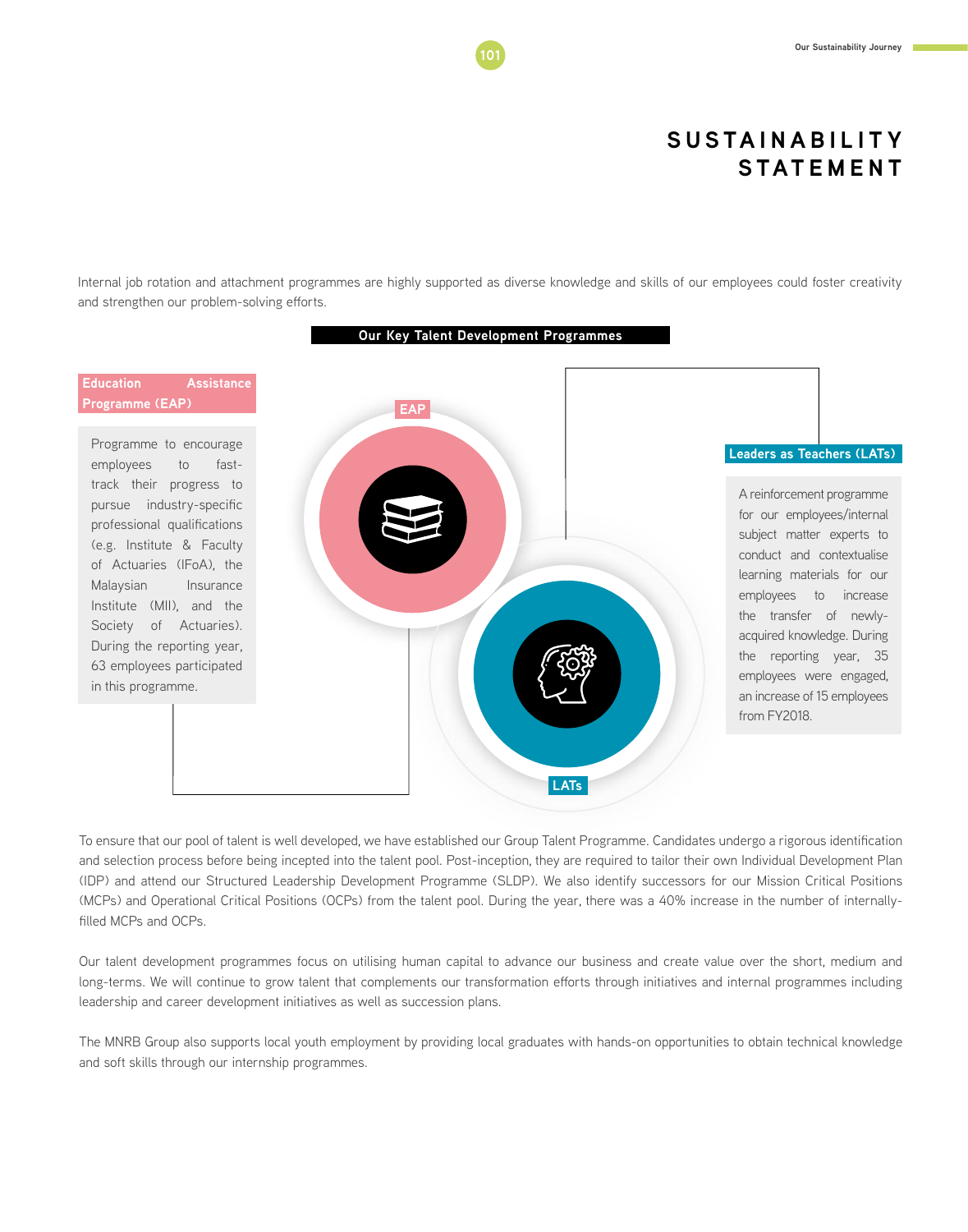

**Attractive & Inclusive Workplace**

We recognise that the sustainable growth of our business is tied in to the well-being of our employees. To this end, we maintain a conducive work environment, offer competitive remuneration and benefits to our employees, as well as embrace the diversity of our people in the areas of gender, age, skills and experience. In doing this, we are able to steadily attract and retain a pool of top talent.

Our Recruitment Policy governs all aspects of employment practices. It embraces diversity and inclusion based on skills and expertise. Diagram 8 presents our employee profile. We recognise the value of having diverse talent across different gender and age groups, thereby enabling us to leverage on the wealth of experience and industry exposure of more experienced employees as well as the more creatively-inclined mindsets of younger employees. Our initiatives to support the development of local talent underscore our commitment to strengthen the Malaysian economy and fortify the growth of the local re/insurance and re/takaful industry as a whole.





*Diagram 8: Employee Profile*

As a responsible employer, we are committed to continuously protecting our employees by providing a safe and conducive working environment. This includes being mindful of their health and well-being. Our key initiatives to maintain a healthy and conducive workplace are presented below.



**Long Service Awards**

To recognise and reward our long-serving employees for their contributions

#### **Nursing Room**

Made available for nursing mothers

#### **Flexible Working Hours (FWH)**

All levels of employees can begin their work day at any time between 7.30am and 10.00am

#### **Our Key Employee Well-being Initiatives**



#### **Flexible Working Arrangement (FWA)**

Executives are no longer desk bound and will have more control of time schedule and working environment

#### **Health Week**

Our health week is held annually to encourage our staff to lead a healthier lifestyle. It educates our employees on key aspects of healthy living. The key programmes conducted during health week include:

- Annual Health Screening and Examination for all staff
- Health Talk
- Nutrition Counselling
- Healthy Food Promotion
- MNRB Fun Run and Brisk Walk to encourage staff to participate in activities beneficial to their health

We recognise the importance of employee engagement in sustaining employee morale and productivity and have established various channels that promote employee engagement. Knowing that their feedback is heard and acted upon, our employees are more motivated and satisfied.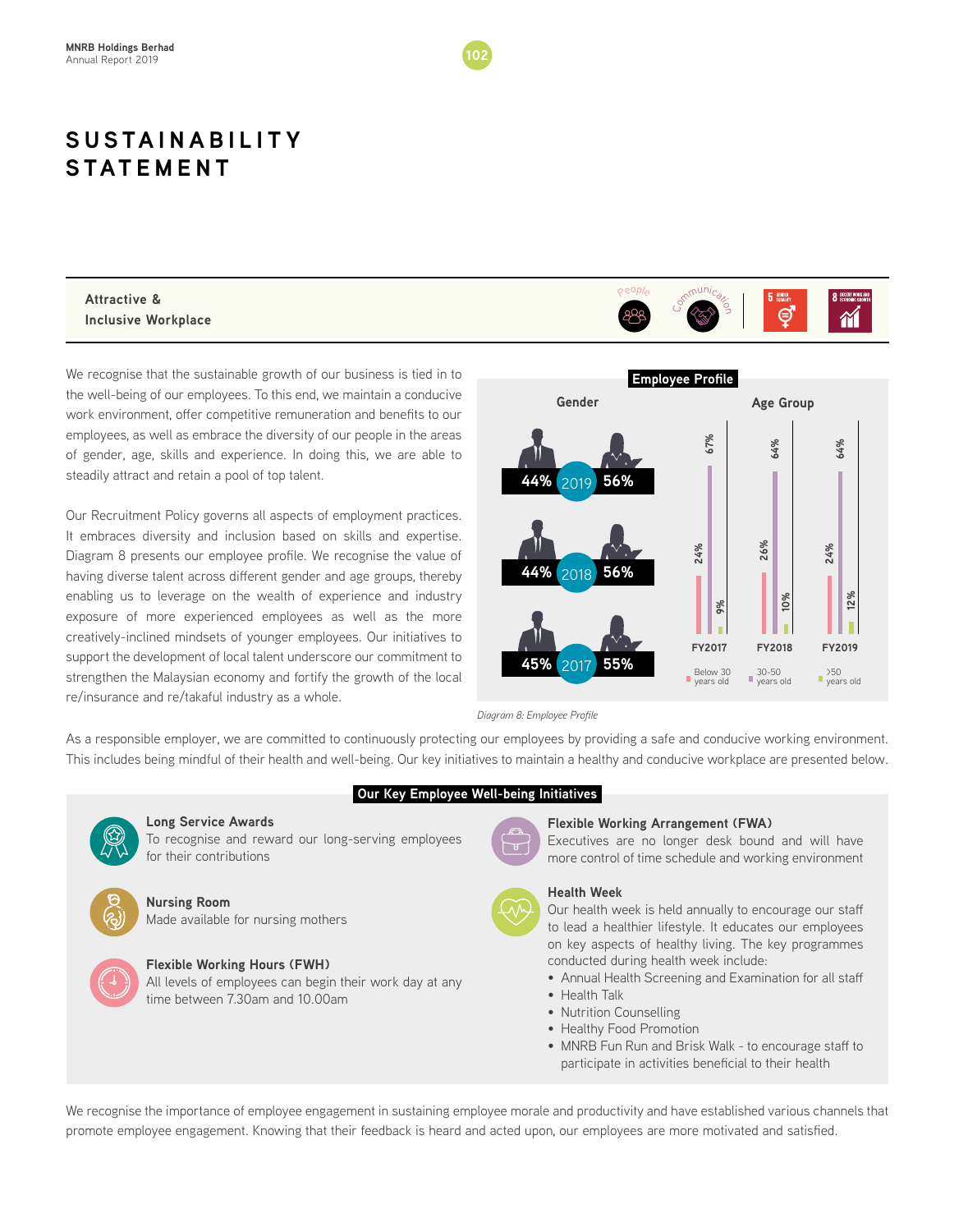

An enhanced sense of well-being motivates employees to contribute towards organisational success. To this end, we undertake an annual survey to gauge employee satisfaction levels. During the financial year in review, we recorded an average employee engagement score of 80%, in comparison to 79% in FY2017 and FY2018. We continuously develop action plans to address our employees' concerns and identifying improvement initiatives to increase satisfaction levels.

Our continuous initiatives have been successful in reducing our employee attrition rate across the years, as presented in Diagram 9.



*Diagram 9: Attrition Rate*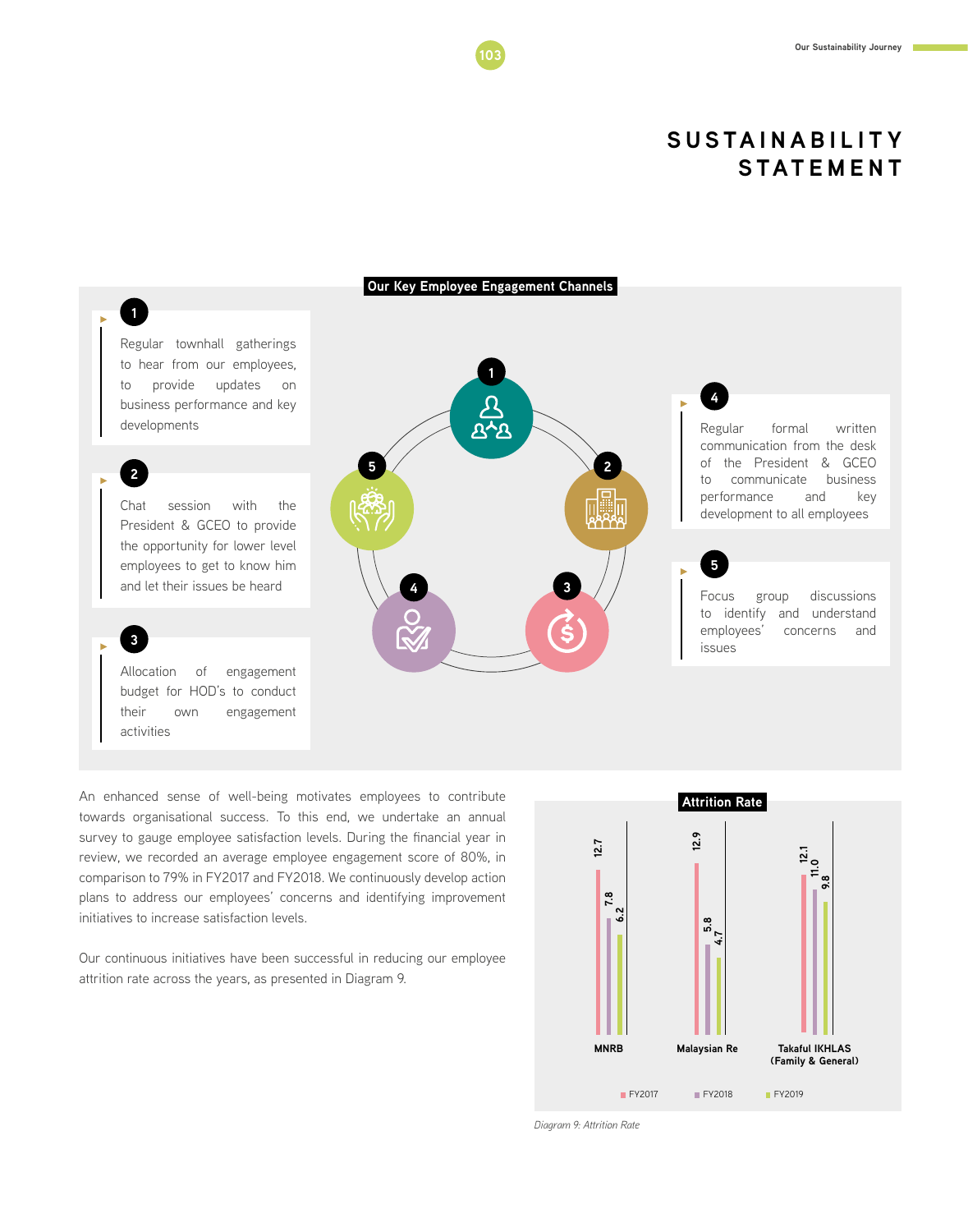# **EMBRACING CORPORATE RESPONSIBILITY**

#### **Community Development**



As a business closely connected with meeting the needs of society, we remain committed to contributing to the community at large. We share the responsibility as a market leader to fortify the growth of the local reinsurance and retakaful industries by preparing and gearing up professionals with the right knowledge, skills and competencies required. Our key market training programmes are shown below.



As a responsible corporate citizen, the MNRB Group hopes to bring positive change through monetary and non-monetary means. We are committed to doing this through our focus on education as it has the transformational power to strengthen communities and build resilience. We organise a variety of corporate responsibility programmes that promote the social inclusion of communities as well as which render support in elevating the quality of life for underprivileged and disadvantaged communities.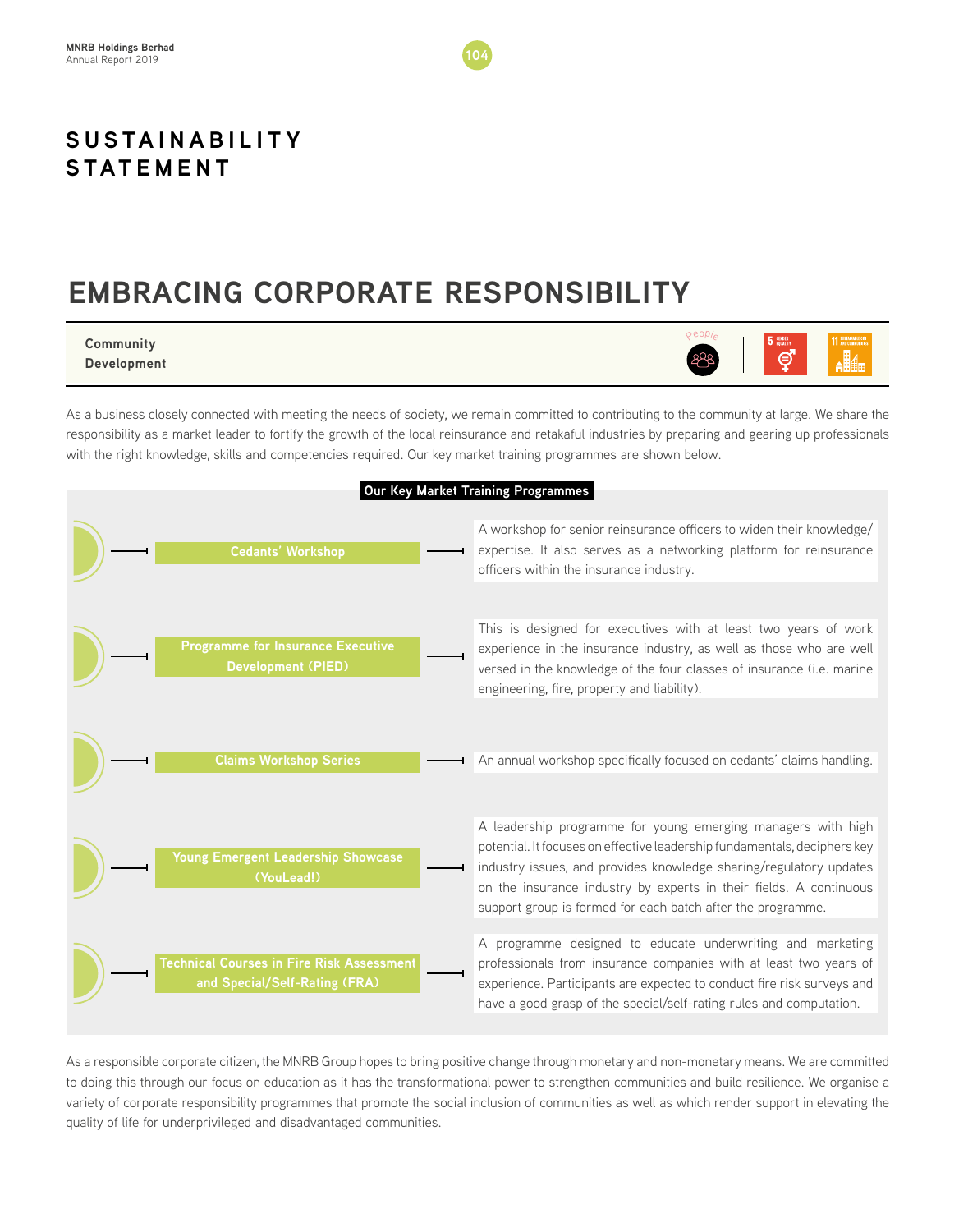#### **Our Key Corporate Responsibility Programmes**

#### **MNRB Scholarship Fund**

Established to assist promising Malaysian students by enabling them access to education and produce quality professionals for the development of the reinsurance and takaful industries. The fields of study are actuarial science, risk management, insurance/takaful .





#### **Minggu Saham Amanah Malaysia (MSAM)**

Annual integrated investment education programme to increase awareness of Malaysians on the importance of investment and financial planning. This programme also provides an avenue for Takaful IKHLAS to introduce and create awareness on takaful products.

#### **MNRB Ringgit Savvy Programme**

An educational programme for primary and secondary school students to learn about the concept of investments and smart money management.

#### **Support for Underserved Community**

Collaborations between Takaful IKHLAS and other organisations (e.g. hospitals and other corporate organisations) to support those in needs through food distribution.

A two-year partnership with a school located in rural areas to assist in improving the students' academic achievements through additional educational activities and learning facilities.

**FY2017**  $EY2018$ **FY2019** 

**Total amount of investment since commencement in year 2011: more than RM350, 000**

**Beneficiaries: increased by 42% since FY2017**

#### **Program Lestari Cemerlang MNRB**

#### **Our contributions**

- motivational talks and tuition classes for students sitting for public examinations.
- Robotics Club. hockey and athletic teams.

learning approach to students, equipment for

- students.
- Sponsorship to upgrade school facility

#### **The outcomes for the beneficiaries**

- 
- 
- 
- 
- 
-